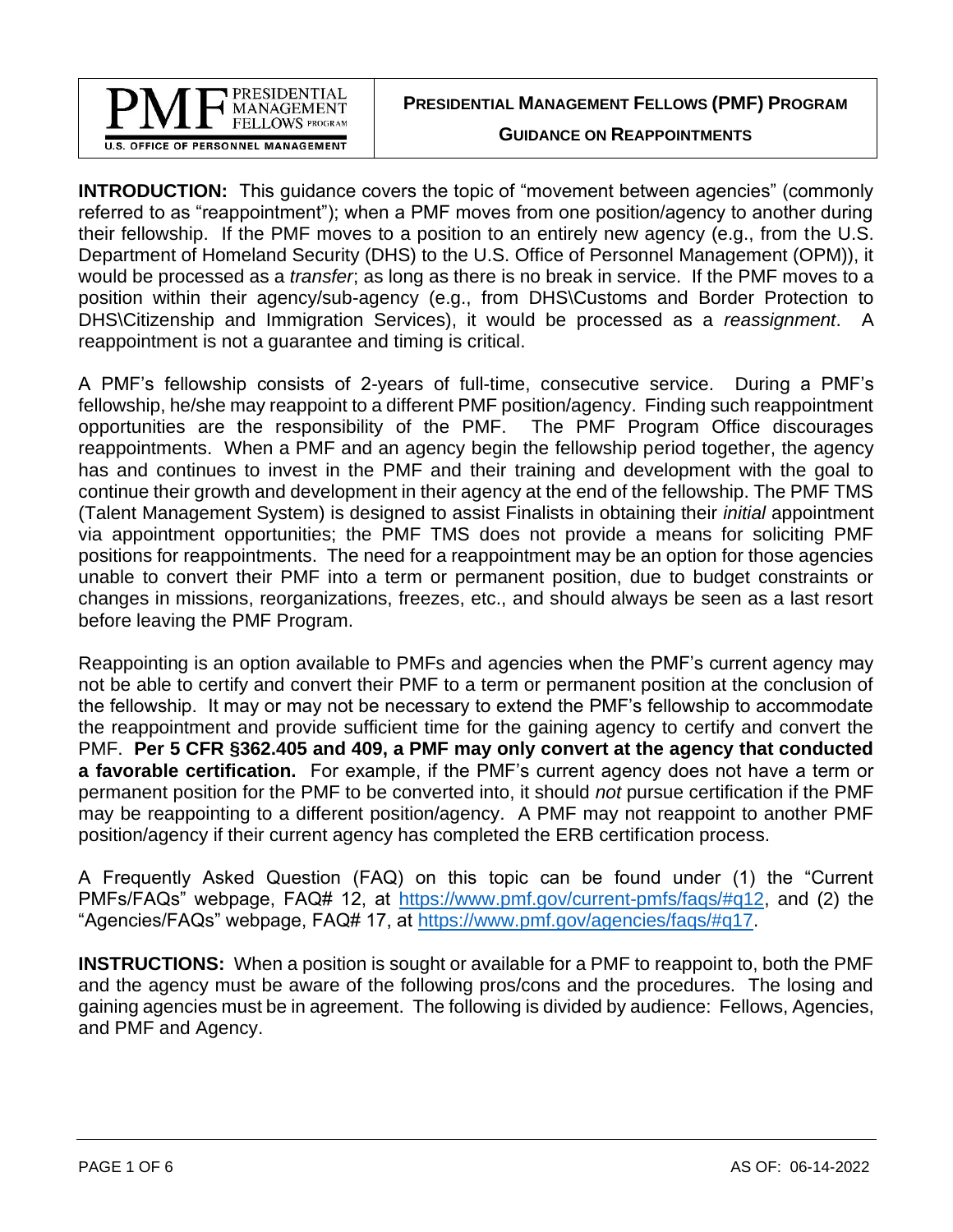## **FELLOWS:**

- 1. A PMF must meet the qualifications of the newer position.
	- a. The gaining agency may request the PMF to submit supporting documentation to confirm qualifications (e.g., updated resume, transcript, copy of an SF 50 (Personnel Action), past performance appraisals, current IDP (Individual Development Plan), etc.
- 2. The PMF cannot have a break in service (e.g., resign from their current position before starting their new position). There cannot be a break in service beyond 3 days (to cover any holiday weekend).
- 3. The PMF can only reappoint to a position that is equal to or less than the current position's grade level and target promotion level.
	- a. For example, if a PMF initially accepted a position at the GS-9/11/12 with a target position having a full promotion level (FPL) that only goes to the GS-12, then the PMF can only reappoint to a similar position. The PMF cannot reappoint to a different position with a higher grade level or full promotion level; this is because the PMF did not initially compete for such.
- 4. The PMF, in working with the gaining agency, would need to coordinate with their current agency's HR (Human Resources) Office, Supervisor, and Agency PMF Coordinator, to negotiate a release date to move to the newer position.
- 5. The newer position may have a need for a different background investigation/security clearance.
	- a. The PMF should check with the gaining agency and adjust accordingly.
	- b. It is up to the PMF's current agency if it will accommodate the time needed for the gaining agency to complete and if the PMF's appointment needs to be extended accordingly.
- 6. Follow the gaining agency's policies and procedures, including any additional requirements from the gaining agency (e.g., a second rotation).
	- a. Check with the gaining Agency PMF Coordinator on what their program requirements may consist of and their policies and procedures.
	- b. Some agencies restrict any reappointments when a PMF is close to finishing their fellowship at their current agency; check with the gaining Agency PMF Coordinator.
- 7. The PMF and gaining agency should review the timing of the reappointment for any potential impact on meeting work commitments, promotions/within grade increases, rotations, and certification.
	- a. NOTE: Some reappointments occur during or as a result of a PMF on rotation; this Guidance still applies. However, the PMF and gaining agency should ensure whether or not the rotation counts towards the training and development of the new PMF position and if any other adjustments are needed. Some agencies require more than one rotation.
- 8. The PMF and their new Supervisor and Agency PMF Coordinator must sign a new Pathways Programs Participant Agreement; this identifies the expectations and what the PMF needs to accomplish for possible conversion at the end of their fellowship.
- 9. The PMF and gaining agency must account for program requirements for the newer position (e.g., place the PMF on a performance plan, assign a Mentor, create an IDP (Individual Development Plan), provide the PMF training and development, complete at least one 4-6 month developmental assignment (if applicable), etc.).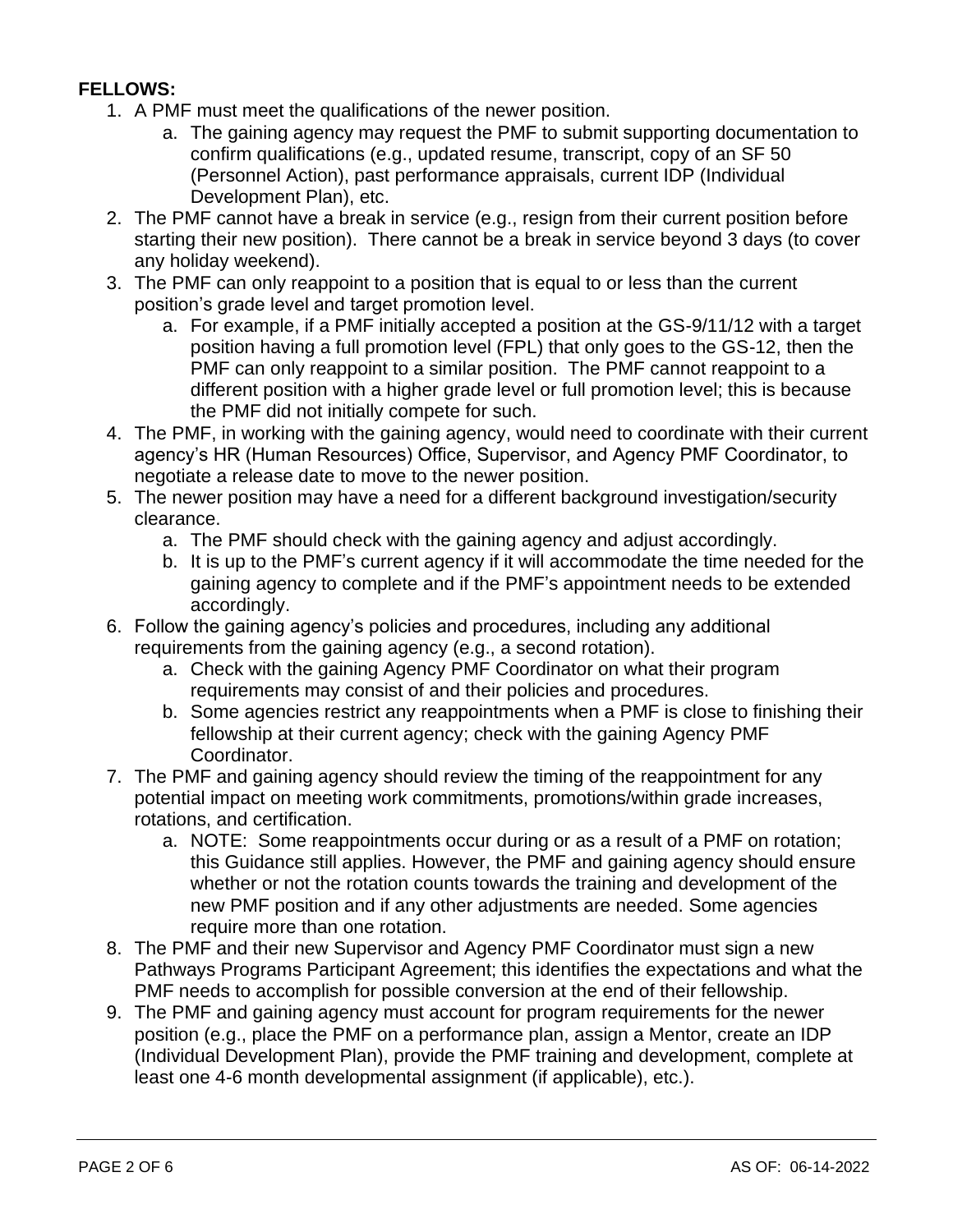- 10.The PMF and gaining agency must evaluate the PMF's training and development requirements and adjust accordingly. The gaining agency may have additional requirements. For example:
	- a. If the PMF was initially appointed into a Budget Analyst position and all of their training and development was related to that position or their target position, but then reappoints to a Human Resources Specialist position, the PMF may need to re-start their training and development requirements based on their new position and adjust accordingly.
	- b. If the PMF reappoints to a different position/agency as a result of their developmental assignment at their current agency, that rotation may not count as it was associated to the previous position/agency. The PMF would need to consult the Supervisor and Agency PMF Coordinator for the newer position to determine if the rotation counts.
- 11.The PMF should inform the Supervisor of the new position of any training and development the PMF is or soon will be enrolled (e.g., the PMF LDP (Leadership Development Program)).
	- a. PMFs enrolled in the PMF LDP must account for any impact in reappointing to a new PMF position (e.g., work contact information, any disruption to LDP events/activities, assignment to a team, coaching sessions, networking events, Challenge Project, etc.).
- 12.The PMF should factor any impact on any existing recruitment incentive or service agreement associated to their current PMF position.
- 13.The PMF may need to re-enter into any new agreements (e.g., Mentoring Agreement, PMF LDP Participant Agreement, etc.).
- 14.When a reappointment occurs, the PMF should fill out the OPM Form 1306, PMF Appointment Intake Form, and submit to their new Agency PMF Coordinator and to the PMF Program Office to ensure the appointment information for the newer position/agency is recorded in the PMF TMS. The form includes instructions as a result of a reappointment. The form can be found under the "Current PMFs\Resources" section on the PMF website at [https://www.pmf.gov/current-pmfs/resources/.](https://www.pmf.gov/current-pmfs/resources/)

## **AGENCIES:**

- 1. In order for an agency to reappoint a PMF, it must meet the Pathways requirements.
	- a. Per 5 CFR §362.103 and 104, the gaining agency must have a valid Pathways MOU (Memorandum of Understanding) or a PMF MOA (Memorandum of Agreement).
		- i. Inquiries pertaining to a Pathways MOU can be directed to OPM's Pathways Programs Office via email at [pathways@opm.gov.](mailto:pathways@opm.gov)
			- 1. A Pathways MOU is typically used by agencies in the Executive Branch and competitive service.
		- ii. Inquiries pertaining to a PMF MOA can be directed to the PMF Program Office via email at [pmf@opm.gov.](mailto:pmf@opm.gov)
			- 1. A PMF MOA is typically used by agencies in the excepted service and those in the Legislative or Judicial Branches.
	- b. When an agency participates in the PMF Program, it is required to designate an Agency PMF Coordinator. This is an agency employee who is responsible for managing their agency's participation in the PMF Program. The Coordinator is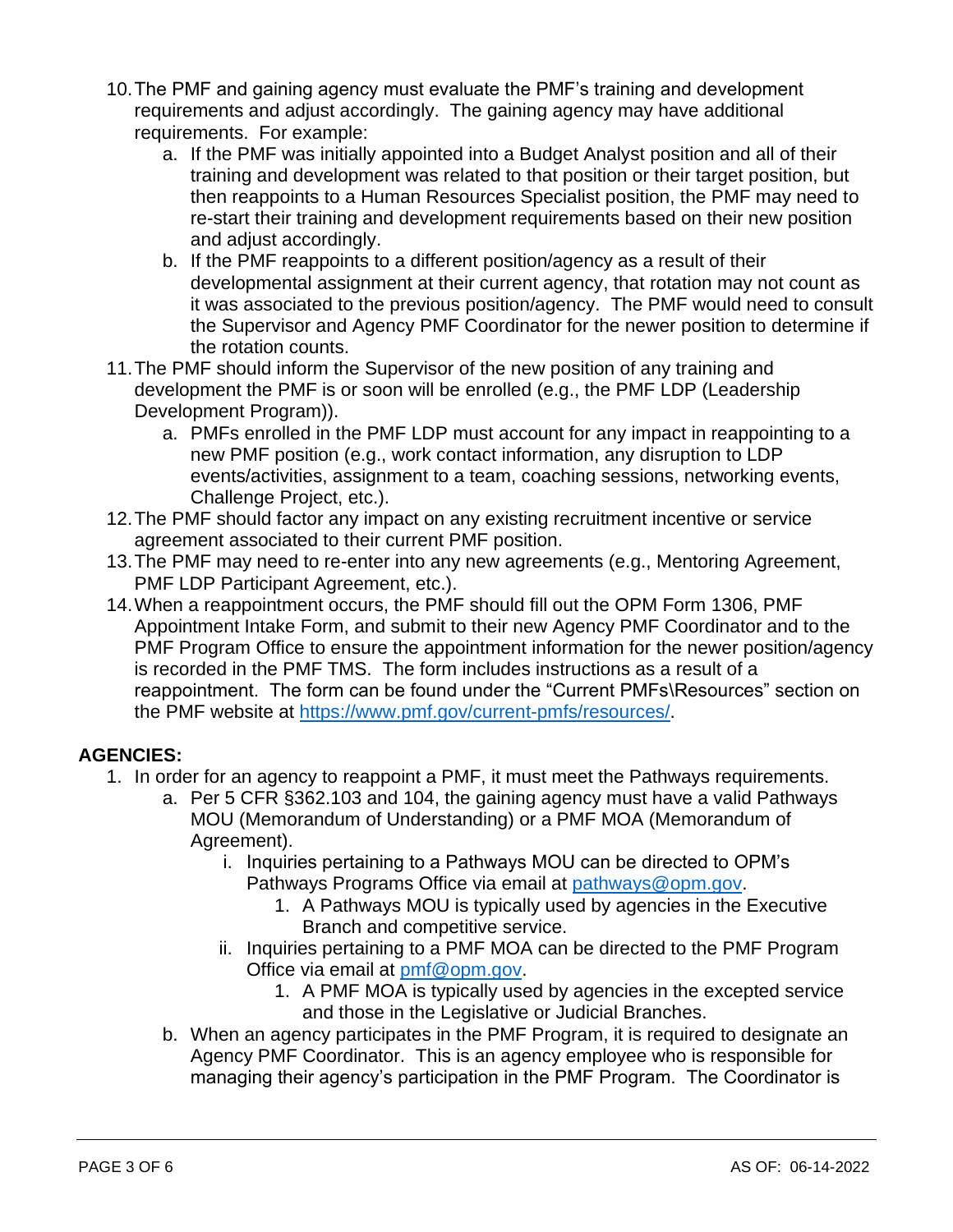also responsible for maintaining and recording status changes via the PMF Program's TMS (Talent Management System).

- i. A list of current Agency PMF Coordinators can be found here: [https://apply.pmf.gov/coordinators.aspx.](https://apply.pmf.gov/coordinators.aspx)
- ii. A list of Agency PMF Coordinator responsibilities can be found here: [https://www.pmf.gov/agencies/agency-responsibilities/agency-pmf](https://www.pmf.gov/agencies/agency-responsibilities/agency-pmf-coordinator/)[coordinator/.](https://www.pmf.gov/agencies/agency-responsibilities/agency-pmf-coordinator/)
- 2. The gaining agency must ensure the PMF meets the qualifications of the newer position and cannot exceed the PMF's current position's grade level and target promotion level.
	- a. Agencies can confirm this by going through their Agency PMF Coordinator to view the appointment opportunity announcement associated to the current PMF's appointment.
- 3. The PMF cannot have a break in service.
- 4. The losing Agency PMF Coordinator must initiate a reappointment in the PMF TMS. The gaining Agency PMF Coordinator must accept the reappointment in the PMF TMS.
	- a. The losing Agency PMF Coordinator will need to know the agency/sub-agency and the effective date of the reappointment in order to initiate in the PMF TMS.
	- b. The PMF TMS has built-in automated notification emails when a reappointment is initiated, accepted, or remains outstanding for the gaining agency to accept.
	- c. Initiating a reappointment by the losing Agency PMF Coordinator will immediately suspend the records in the Portal Site of the PMF TMS; meaning, he/she would no longer have access to the PMF's records.
	- d. Accepting a reappointment by the gaining Agency PMF Coordinator will immediately transfer the PMF's records to the gaining agency.
		- i. NOTE: In order for the gaining Agency PMF Coordinator to accept a reappointment, he/she must assemble the following data elements pertaining to the PMF's newer position:
			- 1. The hosting organization of the PMF. The PMF TMS initially tracks PMFs by agency/sub-agency levels only, but the Coordinator may record a third level known as the "Hosting Office".
			- 2. Start Date of the new appointment.
			- 3. Position Description Number (PD#) of the PMF's new position, if available.
			- 4. The new position's Pay Schedule and Grade Level.
				- a. The PMF can only reappoint to a position that is equal to or less than the current position's grade level and target promotion level.
					- i. For example, if a PMF initially accepted a position at the GS-9/11/12 with a target position having a full promotion level (FPL) that only goes to the GS-12, then the PMF can only reappoint to a similar position. The PMF cannot reappoint to a different position with a higher grade level or full promotion level; this is because the PMF did not initially compete for such.
			- 5. The Job Series and Occupational Group of the new position.
			- 6. The Position Title of the new position.
			- 7. The Promotion Potential of the new position; for the PMF's current position, not target position.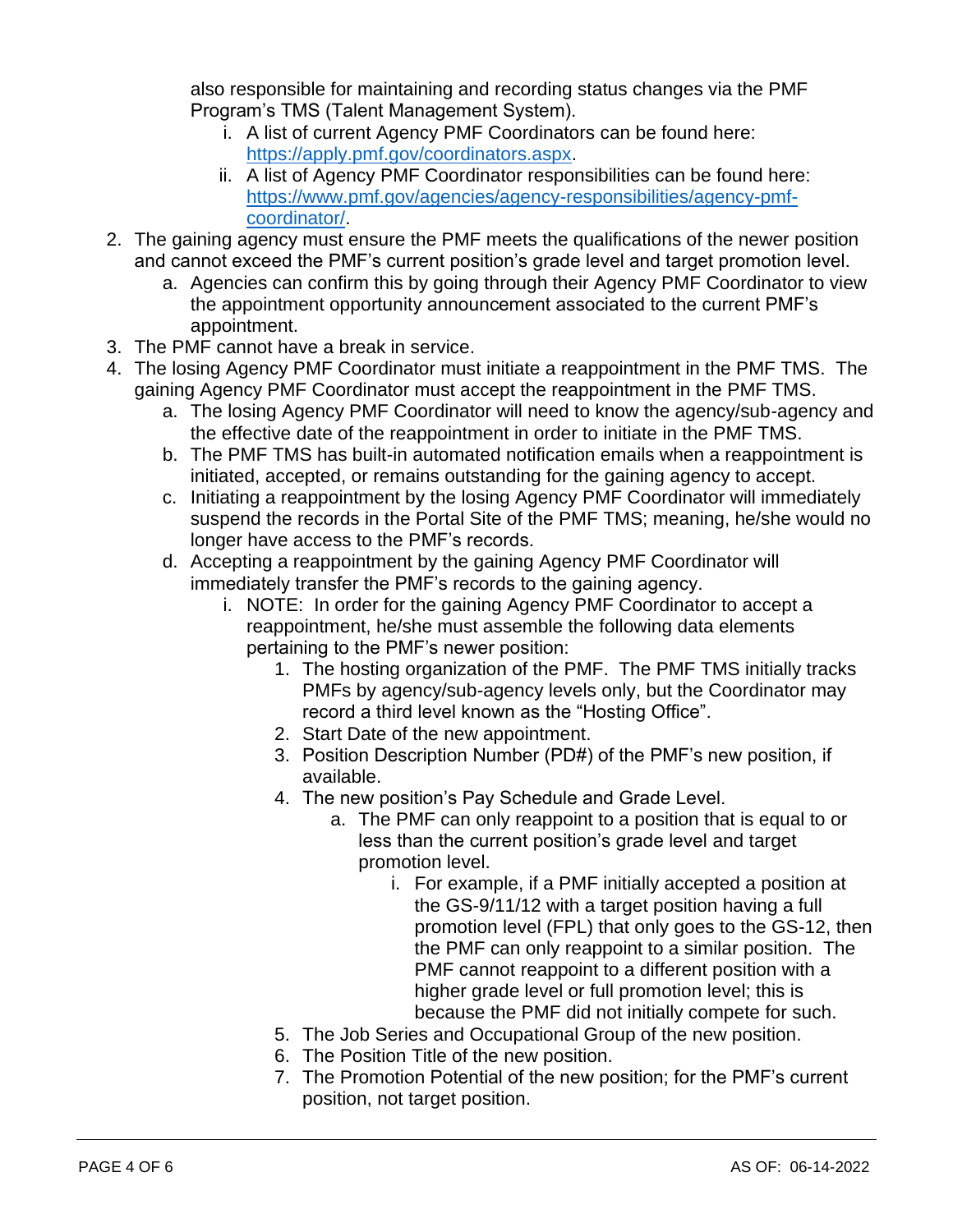- 8. The Job Series for the *target* position; this is specific to the target position the agency expects the PMF to convert into and is often the same as the PMF's current position Job Series.
- 9. The Promotion Potential for the *target* position; this is specific to the target position the agency expects the PMF to convert into.
	- a. Note the previous instructions above regarding a PMF's current vs. target position not exceeding their initial appointment.
- 10.The PMF's work email address and phone number of the new position.
- 11.The PMF's Supervisor contact information (e.g., name, work email address, and work phone number) for the new position.
- 12.The PMF's Mentor contact information (e.g., name, work email address, and work phone number) for the new position, once known. Coordinators may skip this section and populate later.
- 13.The Duty Location of the new position.
- 14.Is there a recruitment incentive associated to the new position?
- 15.What is the level of Background Investigation/Security Clearance for the new position?
- 16.Any Comments specific to the reappointment or new position? For example, the gaining agency's intention to record a fellowship extension, the Coordinator's intention to update information later, etc.).
- ii. The gaining Agency PMF Coordinator may edit the new appointment information at any time (e.g., if he/she does not have Mentor contact information readily available when accepting the reappointment).
- 5. Either agency may or may not need to extend the PMF's fellowship to accommodate the reappointment and provide sufficient time for the gaining agency to certify and convert the PMF.
	- a. The agency should review their Pathways MOU or PMF MOA for any specific policies regarding fellowship extensions.
	- b. If needed, the Agency PMF Coordinator would record a "fellowship extension" status change in the PMF TMS.
	- c. Some agencies have a policy to not accept reappointments close to a PMF's 2 year anniversary date; the gaining Agency PMF Coordinator should review their policies.
- 6. The PMF and gaining agency must complete a new Pathways Participant Agreement (as required per 5 CFR §362.106.
- 7. The PMF and gaining agency must account for program requirements for the newer position (e.g., place the PMF on a performance plan, assign a Mentor, create an IDP (Individual Development Plan), provide the PMF training and development, complete at least one 4-6 month developmental assignment (if applicable), etc.).
- 8. The PMF does not begin a new program period upon the reappointment because there is no break in service; time served under the previous appointment applies towards the completion of the program at the gaining agency.
- 9. Per 5 CFR §362.406(d), if the reappointment occurs within the first 6 months of the PMF's initial appointment, the original appointing agency may request reimbursement of one-quarter of the placement fee from the new appointing agency.